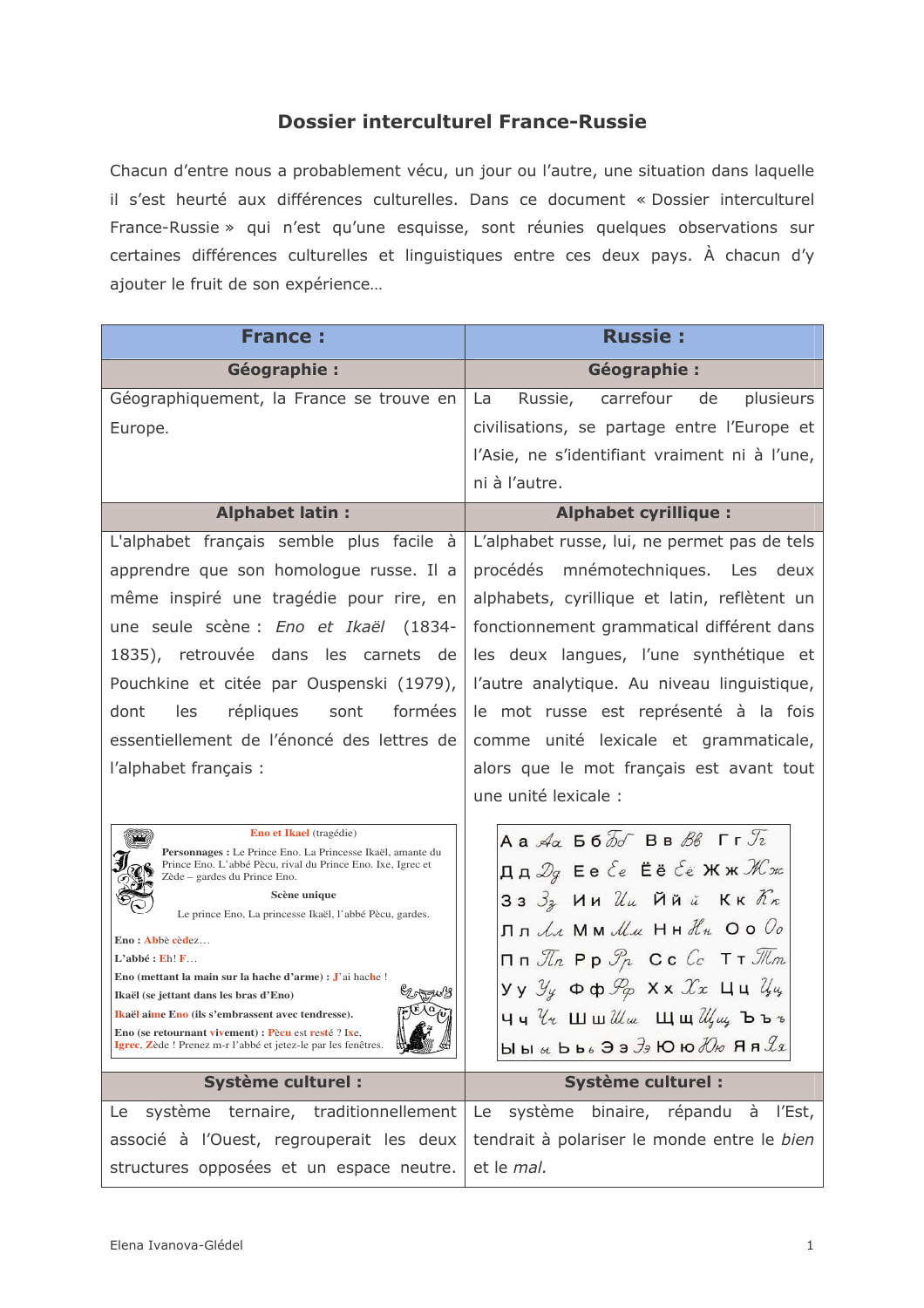| On retrouve ce découpage ternaire en                                                                                                                                                                                                                                                                                                                                                                                             |                                                                                                                                                                                                                                                                                                                                                                                                                                                                                                                                                                                                                                                                                                                                                                                                                                                                          |
|----------------------------------------------------------------------------------------------------------------------------------------------------------------------------------------------------------------------------------------------------------------------------------------------------------------------------------------------------------------------------------------------------------------------------------|--------------------------------------------------------------------------------------------------------------------------------------------------------------------------------------------------------------------------------------------------------------------------------------------------------------------------------------------------------------------------------------------------------------------------------------------------------------------------------------------------------------------------------------------------------------------------------------------------------------------------------------------------------------------------------------------------------------------------------------------------------------------------------------------------------------------------------------------------------------------------|
| France un peu partout, même dans les                                                                                                                                                                                                                                                                                                                                                                                             |                                                                                                                                                                                                                                                                                                                                                                                                                                                                                                                                                                                                                                                                                                                                                                                                                                                                          |
| scolaires<br>tels<br>exercices<br>que<br>la                                                                                                                                                                                                                                                                                                                                                                                      |                                                                                                                                                                                                                                                                                                                                                                                                                                                                                                                                                                                                                                                                                                                                                                                                                                                                          |
| « dissertation », qui s'articule en thèse,                                                                                                                                                                                                                                                                                                                                                                                       |                                                                                                                                                                                                                                                                                                                                                                                                                                                                                                                                                                                                                                                                                                                                                                                                                                                                          |
| antithèse et synthèse.                                                                                                                                                                                                                                                                                                                                                                                                           |                                                                                                                                                                                                                                                                                                                                                                                                                                                                                                                                                                                                                                                                                                                                                                                                                                                                          |
| <b>Temps:</b>                                                                                                                                                                                                                                                                                                                                                                                                                    | <b>Temps:</b>                                                                                                                                                                                                                                                                                                                                                                                                                                                                                                                                                                                                                                                                                                                                                                                                                                                            |
| En règle générale, les Français calculent et   Les Russes ont une autre attitude que les                                                                                                                                                                                                                                                                                                                                         |                                                                                                                                                                                                                                                                                                                                                                                                                                                                                                                                                                                                                                                                                                                                                                                                                                                                          |
| planifient tout longtemps à l'avance. Selon                                                                                                                                                                                                                                                                                                                                                                                      | Français par rapport au temps : ils en sont                                                                                                                                                                                                                                                                                                                                                                                                                                                                                                                                                                                                                                                                                                                                                                                                                              |
| intellectuellement<br>Hall, ils<br>sont<br>et                                                                                                                                                                                                                                                                                                                                                                                    | moins avares, surtout lorsqu'il s'agit                                                                                                                                                                                                                                                                                                                                                                                                                                                                                                                                                                                                                                                                                                                                                                                                                                   |
| philosophiquement monochrones, mais                                                                                                                                                                                                                                                                                                                                                                                              | d'échanges entre amis. On peut<br>par                                                                                                                                                                                                                                                                                                                                                                                                                                                                                                                                                                                                                                                                                                                                                                                                                                    |
| polychrones dans leur vie quotidienne,                                                                                                                                                                                                                                                                                                                                                                                           | exemple <i>passer dire bonjour</i> à un ami                                                                                                                                                                                                                                                                                                                                                                                                                                                                                                                                                                                                                                                                                                                                                                                                                              |
| surtout dans leurs relations avec les autres                                                                                                                                                                                                                                                                                                                                                                                     | sans être invité (заглянуть на огонёк).                                                                                                                                                                                                                                                                                                                                                                                                                                                                                                                                                                                                                                                                                                                                                                                                                                  |
| (Zheng et Desjeux 2002). Selon Usinier, les                                                                                                                                                                                                                                                                                                                                                                                      | Dans leur majorité, les Russes, sont plutôt                                                                                                                                                                                                                                                                                                                                                                                                                                                                                                                                                                                                                                                                                                                                                                                                                              |
| gens monochrones « ne font qu'une chose à                                                                                                                                                                                                                                                                                                                                                                                        | des individus polychrones. Voici<br>une                                                                                                                                                                                                                                                                                                                                                                                                                                                                                                                                                                                                                                                                                                                                                                                                                                  |
| la fois, se concentrent exclusivement sur le                                                                                                                                                                                                                                                                                                                                                                                     | histoire amusante à ce propos, vécue par                                                                                                                                                                                                                                                                                                                                                                                                                                                                                                                                                                                                                                                                                                                                                                                                                                 |
| travail en cours, s'en tiennent strictement                                                                                                                                                                                                                                                                                                                                                                                      | l'acteur<br>Oleg<br>Menchikov <sup>1</sup><br>russe<br>en                                                                                                                                                                                                                                                                                                                                                                                                                                                                                                                                                                                                                                                                                                                                                                                                                |
| au plan ou au programme fixé et donnent la                                                                                                                                                                                                                                                                                                                                                                                       | Angleterre:                                                                                                                                                                                                                                                                                                                                                                                                                                                                                                                                                                                                                                                                                                                                                                                                                                                              |
| priorité au respect des délais », alors que<br>les gens polychrones, « font plusieurs<br>choses à la fois, abandonnent ou modifient<br>facilement le plan de travail préétabli,<br>communiquent avec plusieurs personnes en<br>même temps et n'hésitent pas à traiter<br>plusieurs tâches simultanément » (Usinier<br>1992, Commerce entre cultures, Une<br>culturelle<br>du<br>marketing<br>approche<br>international, p. 413). | «Когда я работал в Англии, я предложил как-<br>«Ребята,<br>давайте<br>TO:<br>выпьем<br>после<br>спектакля». Они говорят: «Отличная идея», -<br>и полезли за книжками своими: «Ну вот,<br>через четверг, например» «Какой четверг?<br>Сегодня! После спектакля!» Шок. Они не<br>понимают, все нужно распланировать. Ну<br>разве у нас можно планировать, чтобы<br>выпить через неделю?»<br>Tr.: « Un jour, en Angleterre, j'ai proposé de<br>prendre<br>pot<br>après<br>le<br>un<br>spectacle.<br>Enthousiasmés, mes collègues anglais sortent<br>leurs agendas : « Dans une semaine, jeudi par<br>exemple ». Je leur dis : « Mais de quel jeudi<br>parlez-vous ? Aujourd'hui après le spectacle ! »<br>C'était un choc d'incompréhension, puisqu'ils<br>doivent tout planifier. Est-il pensable en Russie<br>de planifier un petit verre une semaine à<br>l'avance $?$ » |
| Perception de la durée :                                                                                                                                                                                                                                                                                                                                                                                                         | Perception de la durée :                                                                                                                                                                                                                                                                                                                                                                                                                                                                                                                                                                                                                                                                                                                                                                                                                                                 |
| Les Français utilisent les unités légales :                                                                                                                                                                                                                                                                                                                                                                                      | Les Russes utilisent également les unités                                                                                                                                                                                                                                                                                                                                                                                                                                                                                                                                                                                                                                                                                                                                                                                                                                |
| heure, jour, semaine, mois, année. Pour                                                                                                                                                                                                                                                                                                                                                                                          | légales : час, день, неделя, месяц, год.                                                                                                                                                                                                                                                                                                                                                                                                                                                                                                                                                                                                                                                                                                                                                                                                                                 |
| désigner l'ensemble de la journée et de la                                                                                                                                                                                                                                                                                                                                                                                       | Cependant, le lexique russe dispose d'une                                                                                                                                                                                                                                                                                                                                                                                                                                                                                                                                                                                                                                                                                                                                                                                                                                |
| nuit qui suit, le français a recours à                                                                                                                                                                                                                                                                                                                                                                                           | unité spécifique englobant <i>день</i> (jour)                                                                                                                                                                                                                                                                                                                                                                                                                                                                                                                                                                                                                                                                                                                                                                                                                            |
| l'expression 24 heures.                                                                                                                                                                                                                                                                                                                                                                                                          | et ночь (nuit), celle de сутки (24 heures).                                                                                                                                                                                                                                                                                                                                                                                                                                                                                                                                                                                                                                                                                                                                                                                                                              |
| Guiraud-Weber, Marguerite, 2001, « Le langage et la durée (à propos de quelques faits                                                                                                                                                                                                                                                                                                                                            |                                                                                                                                                                                                                                                                                                                                                                                                                                                                                                                                                                                                                                                                                                                                                                                                                                                                          |
| lexicaux russes) », La Revue Russe, nº20, pp. 75-81.                                                                                                                                                                                                                                                                                                                                                                             |                                                                                                                                                                                                                                                                                                                                                                                                                                                                                                                                                                                                                                                                                                                                                                                                                                                                          |

<sup>&</sup>lt;sup>1</sup> Винник 1995 : Аргументы и факты, dans http://menshikov.ru/interview/interview\_aif95.html.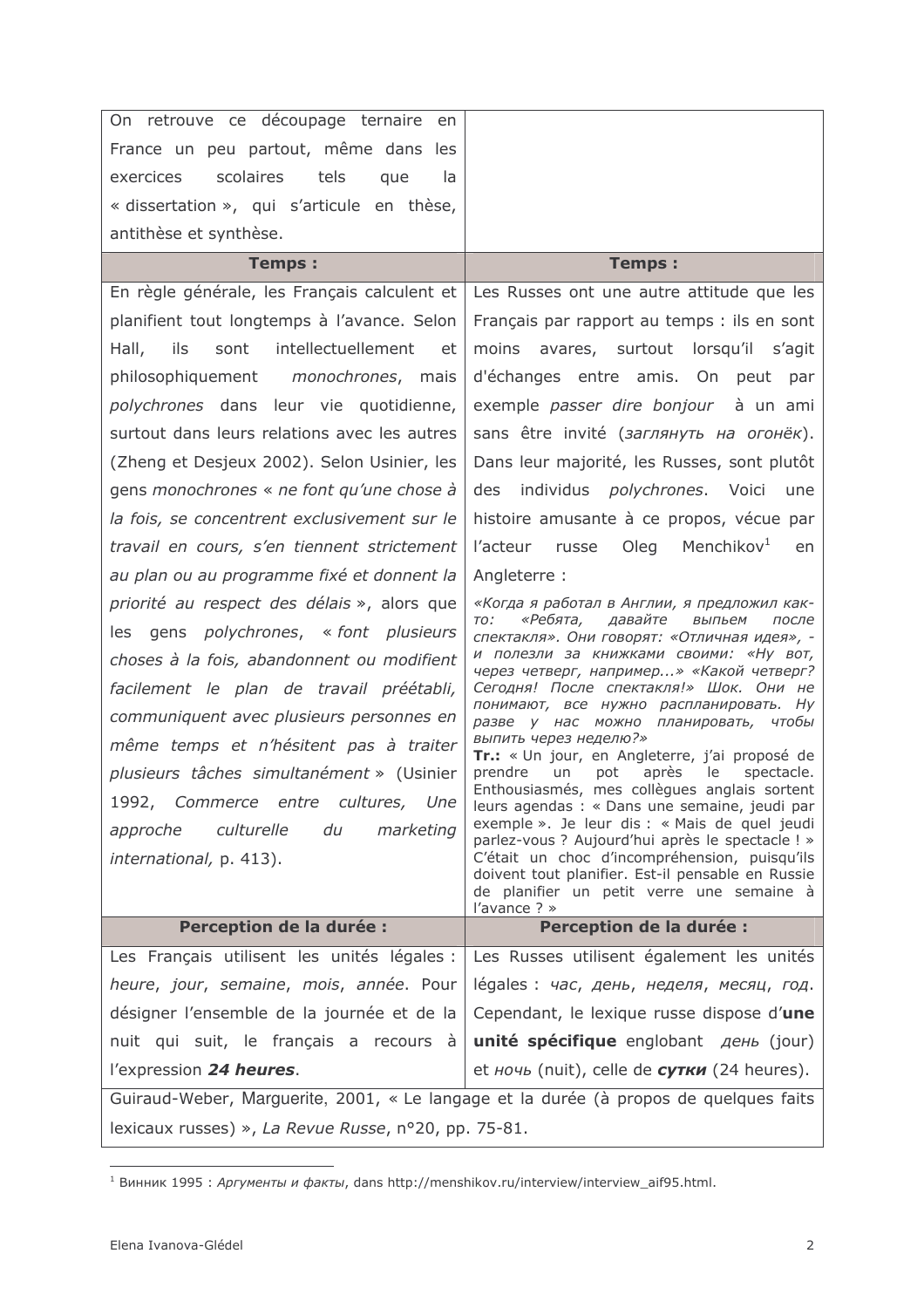| Les temps forts de la journée :              | Les temps forts de la journée :                |
|----------------------------------------------|------------------------------------------------|
| Dans le modèle répandu à l'Ouest et donc     | La spécificité de l'image russe du monde       |
| en France, le temps détermine l'activité.    | consiste dans le fait, que le temps se plie    |
| Par exemple, la France s'arrête à midi pour  | aux différentes activités réparties            |
| manger. Midi, l'heure du déjeuner, est le    | dans la journée : la matinée commence          |
| repère essentiel de la journée. Mais minuit, | ces activités, le soir les termine. Le réveil  |
| le moment du changement de date, est un      | et le coucher (début et fin de                 |
| autre repère important.                      | l'activité) sont les moments les plus          |
|                                              | <b>importants.</b> Ensuite vient l'abîme de la |
|                                              | nuit, qui marque l'arrêt de l'activité         |

Zalizniak, Anna, Levontina, Irina et Shmelëv, Alexei, 2005, Kljucevye idei russkoj jazykovoj kartiny mira, Éd. de Moscou; pp. 39-50. Shmelëv, Alexei, 2002, Russkaja jazykovaja model' mira kartiny mira, Éd. de Moscou ; pp. 37-67. etc.

| <b>Manières de dire l'heure :</b>                | <b>Manières de dire l'heure :</b>                      |
|--------------------------------------------------|--------------------------------------------------------|
| La nuit n'est fractionnée ni en France, ni en    | En Russie, après полночь (minuit), on dira             |
| Russie. Pour indiquer l'heure, les Français      | d'ailleurs 12 часов ночи (12 heures de la              |
| semblent ignorer la nuit. En effet, après        | nuit), vont один, два, три часа ночи (une,             |
| minuit, c'est une heure du matin. La nuit        | deux, trois heure/s de la nuit). Le matin              |
| existe cependant dans des expressions            | commence à четыре часа ночи (quatre                    |
| figées : bonne nuit ! passer une nuit            | heures du matin) et dure jusqu'à onze                  |
| nuits<br>chaudes<br>blanche,<br>les<br>de        | heures du matin. À partir du <i>полдень</i>            |
| Montparnasse, les folles nuits d'ivresse, la     | (midi), on est en pleine день (journée).               |
| nuit porte conseil, etc. La matinée française    | Les Russes semblent ignorer l'après-midi.              |
| se prolonge jusqu'à midi, après quoi c'est       | certains<br>cas, il<br>possible<br>Dans<br>est         |
| l'après-midi. Les Français hésitent un peu       | d'employer en russe l'expression nocne                 |
| quand il faut localiser 18 heures, car le soir   | déjeuner),<br><i>обеда</i> (après<br>le<br>qui<br>fait |
| commence avec le coucher du soleil, selon        | référence au moment du principal repas de              |
| les dictionnaires. Cette heure est plutôt        | la journée. Les différents usages russes               |
| située dans la soirée, mais pour certains,       | situent ce repas à des heures très                     |
| c'est encore six heures de l'après-midi. En      | variables, allant de 13 à 17 heures. Les               |
| France, la soirée se prolonge jusqu'à            | heures comprises entre 12 et 16 heures                 |
| minuit.                                          | sont les heures de la journée, suivies de              |
|                                                  | Beyep (soir), de 17 à 23 heures.                       |
| Premières salutations de la journée :            | Premières salutations de la journée :                  |
| On se dit : « Bonjour ! ». On embrasse les       | Доброе утро! (Bon matin!) est la formule               |
| grands<br>enfants<br>et<br>les<br>plus<br>petits | avec laquelle les Russes saluent les                   |
| embrassent les adultes.                          | personnes vivant sous le même toit                     |
| C'est plus compliqué en Russie.                  | (appartement, maison,<br>qu'eux<br>hôtel,              |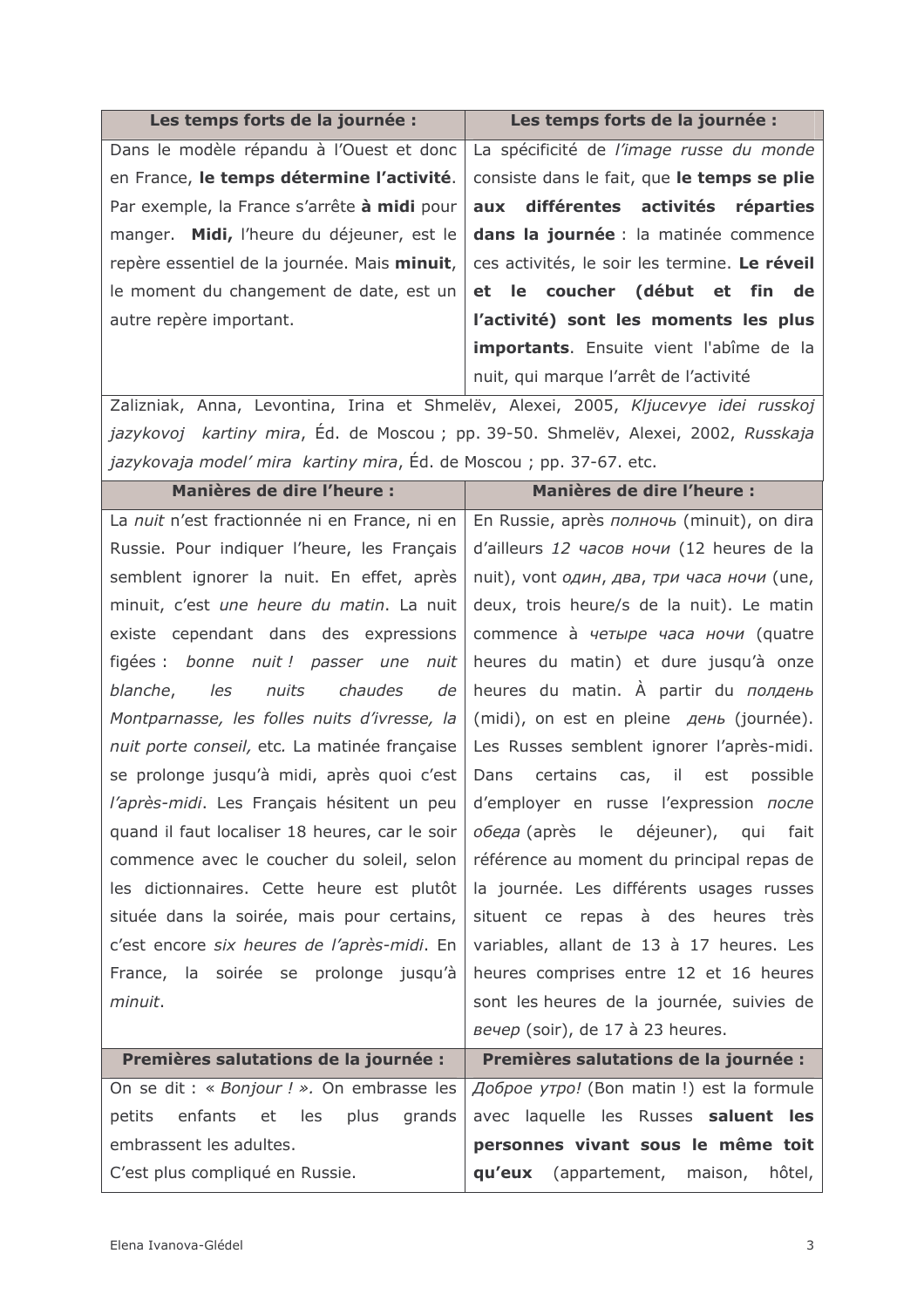|                                                                                     | tente), qu'ils sont amenés à rencontrer                                                    |
|-------------------------------------------------------------------------------------|--------------------------------------------------------------------------------------------|
|                                                                                     | à leur réveil. En revanche, si vous dites à                                                |
|                                                                                     | 10 heures du matin à un collègue de                                                        |
|                                                                                     | bureau Доброе утро!, cela pourrait vouloir                                                 |
|                                                                                     | dire qu'il n'a pas l'air très réveillé                                                     |
| <b>Salutations aux inconnus:</b>                                                    | <b>Salutations aux inconnus:</b>                                                           |
| Les Français ont coutume de dire bonjour à                                          | Les Russes ne dispensent généralement                                                      |
| monde : caissière, boulanger,<br>tout<br>le                                         | leurs salutations qu'aux personnes qu'ils                                                  |
| contrôleur de transport en commun, etc.                                             | connaissent. Par exemple,<br>dans<br>les                                                   |
| exemple, ce<br>dernier, avant<br>Par<br>de                                          | transports en commun, les contrôleurs,                                                     |
| demander les titres de transport, salue                                             | sans dire bonjour, vous réclament, souvent                                                 |
| d'abord les usagers : Bonjour ! Contrôle des                                        | sur un ton menaçant : Ваш билет ! (Votre                                                   |
| billets, s'il vous plaît.                                                           | ticket !). On peut entendre aussi la formule                                               |
|                                                                                     | moins rude Baw билетик ! (Votre petit                                                      |
|                                                                                     | ticket !). Si, dans la rue, vous arrêtez un                                                |
|                                                                                     | piéton<br>lui<br>demander<br>pour<br>un                                                    |
|                                                                                     | renseignement et que vous commenciez                                                       |
|                                                                                     | par le saluer, il peut vous demander : « On                                                |
|                                                                                     | se connaît ? »                                                                             |
|                                                                                     |                                                                                            |
| <b>Salutations aux personnes connues :</b>                                          | <b>Salutations aux personnes connues :</b>                                                 |
| Les Français se disent : « Bonjour ! » et les                                       | Lorsque les Russes se rencontrent, ils                                                     |
| Zdravstvuj(te)!<br>Les<br>Russes<br>Français                                        | disent le plus souvent Здравствуй!, s'ils se                                               |
| s'embrassent et les Russes ne le font pas                                           | tutoient, et Здравствуйте!, si,<br>au                                                      |
| malgré<br>le<br>stéréotype<br>d'habitude,                                           | contraire, ils se vouvoient, en employant                                                  |
| médiatique selon lequel les hommes                                                  |                                                                                            |
| s'embrassent sur la bouche. Dans cette                                              | verbe здравствовать (être en<br>bonne                                                      |
| situation, tout à fait banale, nous sommes                                          | santé) : sois/soyez en bonne santé ! Si l'on                                               |
| devant deux images du monde. Les                                                    | compare avec le Bonjour ! ou le Salut ! des                                                |
| salutations russes souhaitent implicitement                                         | Français, les salutations verbales sont plus                                               |
| à l'interlocuteur de rester dans le cadre de                                        | nombreuses en russe. Les plus courantes                                                    |
| norme, de rester en bonne santé<br>la.                                              | sont: Здравствуй(те)! Привет! Добрый                                                       |
| (Здравствуйте! = soyez en bonne santé !),                                           | день! Приветствую (вас/тебя)! Здорово!                                                     |
| tandis que le bonjour français, propose                                             | (entre les hommes).                                                                        |
| implicitement, semble-t-il, à l'interlocuteur                                       |                                                                                            |
| quelque chose de plus important.                                                    | deux impératifs (singulier ou pluriel) du                                                  |
| <b>Salutations complémentaires :</b>                                                | <b>Salutations complémentaires :</b>                                                       |
| demande, devenue<br>A<br>la<br>purement<br>rhétorique : « Comment allez-vous ? » ou | même question Как дела? Как<br>$\mathsf{A}$<br>la<br>поживаешь (поживаете)? Как жизнь? Что |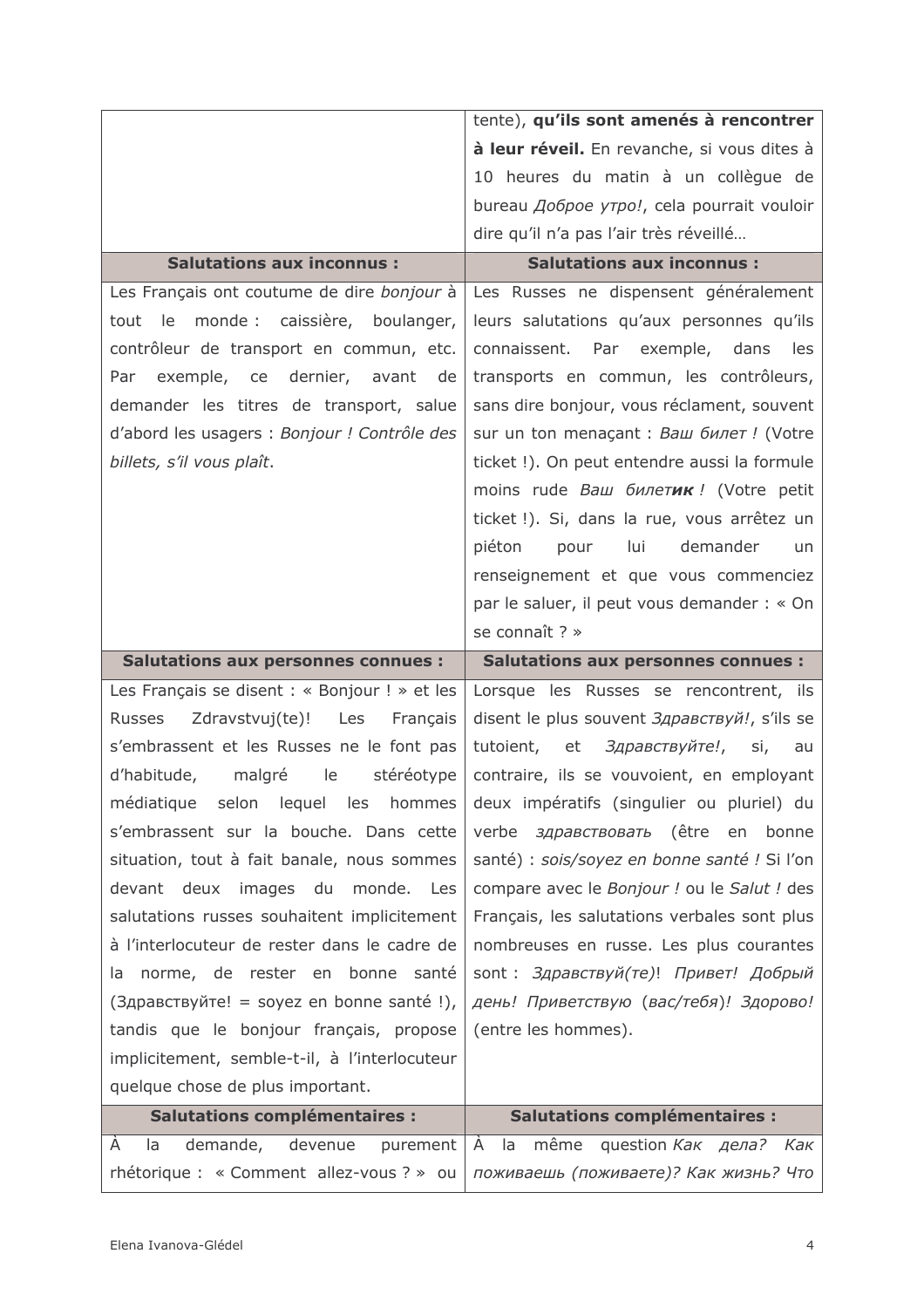| - une formule conventionnelle : Cnacubo,<br>réponse<br>symétrique : « Et<br>vous-<br>la<br>хорошо! (Merci, ça va bien) ;<br>même ? » ou bien une réponse brève,<br>- une formule plus réservée : Нормально!<br>généralement positive: « Merci, ça va ! » ;<br>(Normalement), Ничего!<br>mal),<br>(Pas<br>toute autre réponse risque d'embarrasser<br>Ничего, помаленьку. Да так, ничего;<br>l'interlocuteur.<br>- plus rarement, une réponse très positive:<br>Прекрасно;<br>- le récit détaillé de sa vie quotidienne<br>récente.<br>Notez qu'en guise de salutation, le Russe<br>vous demandera souvent comment s'est<br>passé votre trajet : Как вы добрались?, |
|--------------------------------------------------------------------------------------------------------------------------------------------------------------------------------------------------------------------------------------------------------------------------------------------------------------------------------------------------------------------------------------------------------------------------------------------------------------------------------------------------------------------------------------------------------------------------------------------------------------------------------------------------------------------|
|                                                                                                                                                                                                                                                                                                                                                                                                                                                                                                                                                                                                                                                                    |
|                                                                                                                                                                                                                                                                                                                                                                                                                                                                                                                                                                                                                                                                    |
|                                                                                                                                                                                                                                                                                                                                                                                                                                                                                                                                                                                                                                                                    |
|                                                                                                                                                                                                                                                                                                                                                                                                                                                                                                                                                                                                                                                                    |
|                                                                                                                                                                                                                                                                                                                                                                                                                                                                                                                                                                                                                                                                    |
|                                                                                                                                                                                                                                                                                                                                                                                                                                                                                                                                                                                                                                                                    |
|                                                                                                                                                                                                                                                                                                                                                                                                                                                                                                                                                                                                                                                                    |
|                                                                                                                                                                                                                                                                                                                                                                                                                                                                                                                                                                                                                                                                    |
|                                                                                                                                                                                                                                                                                                                                                                                                                                                                                                                                                                                                                                                                    |
|                                                                                                                                                                                                                                                                                                                                                                                                                                                                                                                                                                                                                                                                    |
|                                                                                                                                                                                                                                                                                                                                                                                                                                                                                                                                                                                                                                                                    |
|                                                                                                                                                                                                                                                                                                                                                                                                                                                                                                                                                                                                                                                                    |
| puisque dans l'imaginaire russe, tout                                                                                                                                                                                                                                                                                                                                                                                                                                                                                                                                                                                                                              |
| déplacement (voyage de plusieurs jours ou                                                                                                                                                                                                                                                                                                                                                                                                                                                                                                                                                                                                                          |
| simple parcours en transport en commun)                                                                                                                                                                                                                                                                                                                                                                                                                                                                                                                                                                                                                            |
| est potentiellement difficile ou périlleux.                                                                                                                                                                                                                                                                                                                                                                                                                                                                                                                                                                                                                        |
| La durée des visites :<br>La durée des visites :                                                                                                                                                                                                                                                                                                                                                                                                                                                                                                                                                                                                                   |
| Le plus souvent, la visite se déroule de 20 h<br>Généralement, la visite se déroule de 18 h                                                                                                                                                                                                                                                                                                                                                                                                                                                                                                                                                                        |
| à minuit environ et dure un peu<br>à 21 h. Pour faire durer la visite, les<br>plus                                                                                                                                                                                                                                                                                                                                                                                                                                                                                                                                                                                 |
| maîtres de maison peuvent proposer à<br>qu'en<br>Russie,<br>longtemps<br>parce<br>que                                                                                                                                                                                                                                                                                                                                                                                                                                                                                                                                                                              |
| beaucoup de Français rentrent chez eux en<br>leurs invités de rester dormir chez eux.                                                                                                                                                                                                                                                                                                                                                                                                                                                                                                                                                                              |
| voiture.                                                                                                                                                                                                                                                                                                                                                                                                                                                                                                                                                                                                                                                           |
| Les salutations de clôture :<br>Les salutations de clôture :                                                                                                                                                                                                                                                                                                                                                                                                                                                                                                                                                                                                       |
| Les Français se saluent, de la même   Lorsqu'un invité annonce son départ, les                                                                                                                                                                                                                                                                                                                                                                                                                                                                                                                                                                                     |
| manière qu'à leur arrivée. Ils se disent :<br>hôtes essayent souvent de le retenir à                                                                                                                                                                                                                                                                                                                                                                                                                                                                                                                                                                               |
| « Au revoir ! » et s'embrassent entre amis.<br>l'aide de formules rituelles du type : $\pi a$ ,                                                                                                                                                                                                                                                                                                                                                                                                                                                                                                                                                                    |
| посидите ещё! Рано ещё! (Restez donc                                                                                                                                                                                                                                                                                                                                                                                                                                                                                                                                                                                                                               |
| encore ! Il est tôt encore !). Ils peuvent                                                                                                                                                                                                                                                                                                                                                                                                                                                                                                                                                                                                                         |
| proposer aussi de boire le coup de l'étrier                                                                                                                                                                                                                                                                                                                                                                                                                                                                                                                                                                                                                        |
| (выпить на посошок, на коня).                                                                                                                                                                                                                                                                                                                                                                                                                                                                                                                                                                                                                                      |
| Les vœux accompagnant les<br>Les vœux accompagnant les                                                                                                                                                                                                                                                                                                                                                                                                                                                                                                                                                                                                             |
| salutations finales :<br>salutations finales :<br>Ils sont exceptionnels. On se contente, la<br>Ils sont systématiques : Удачи! (Je vous                                                                                                                                                                                                                                                                                                                                                                                                                                                                                                                           |
| plupart du temps de dire : Au revoir ! À la<br>souhaite bonne chance!), Счастливого                                                                                                                                                                                                                                                                                                                                                                                                                                                                                                                                                                                |
| prochaine fois! À bientôt! À bientôt,<br>пути! (Bon voyage!), Будьте здоровы!                                                                                                                                                                                                                                                                                                                                                                                                                                                                                                                                                                                      |
| j'espère.<br>(Soyez en bonne santé !), Заходите ещё,                                                                                                                                                                                                                                                                                                                                                                                                                                                                                                                                                                                                               |
| мы вас ждём! (Revenez vite ! nous vous                                                                                                                                                                                                                                                                                                                                                                                                                                                                                                                                                                                                                             |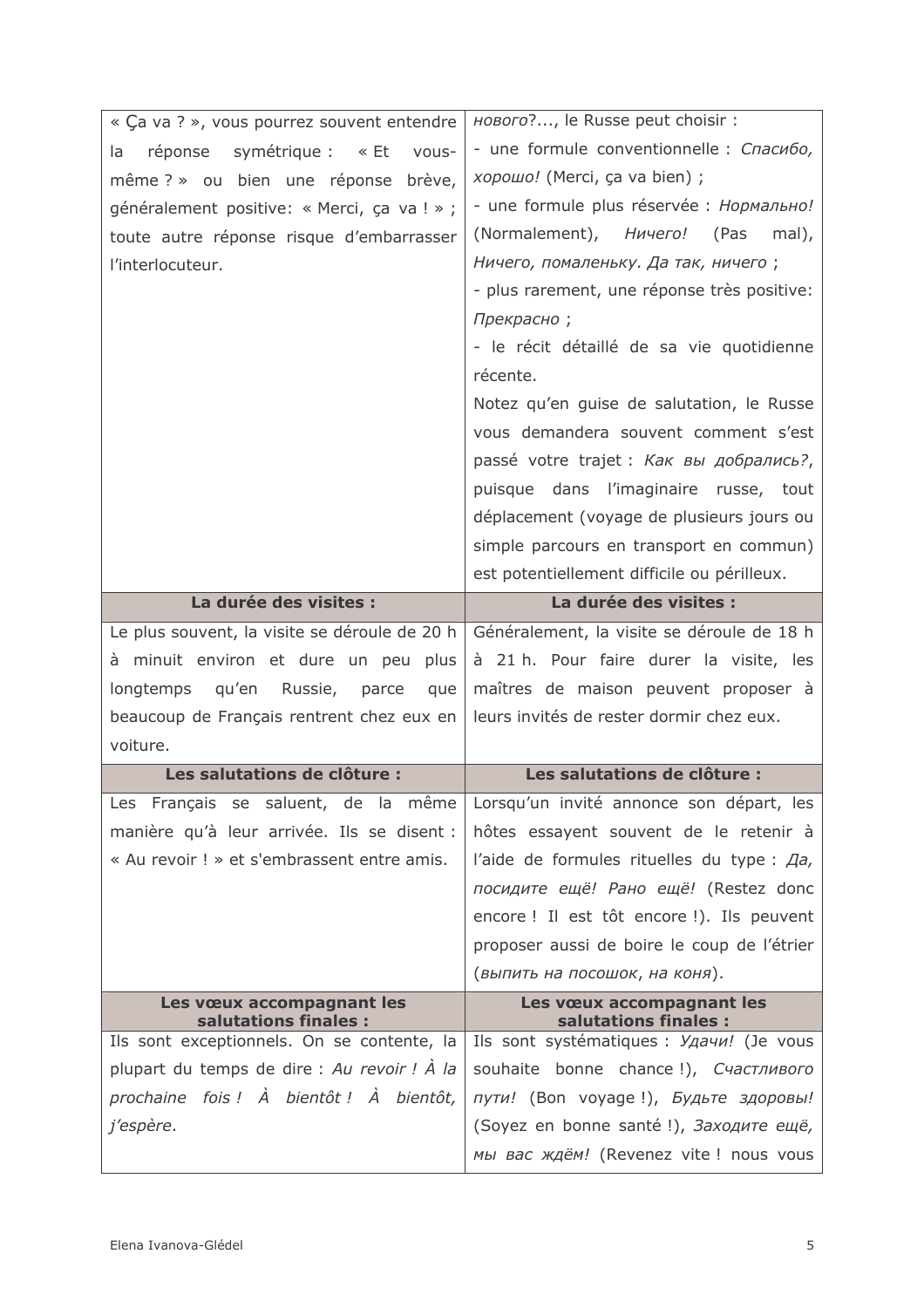|                                                     | attendons !).                                 |
|-----------------------------------------------------|-----------------------------------------------|
| En situation de visite :                            | En situation de visite :                      |
| Les invités gardent leurs chaussures lors           | Les invités enlèvent leurs chaussures et les  |
| des visites.                                        | maîtres de maison leur proposent des          |
|                                                     | pantoufles (комнатные тапочки) et les         |
| Les invités offrent aux hôtes une bouteille         | invitent faire comme chez soi (Будьте, как    |
| de vin, des fleurs, un dessert ou rien.             | дома!).                                       |
|                                                     | Les invités apportent à leurs hôtes des       |
|                                                     | fleurs et des denrées alimentaires (fruits et |
|                                                     | légumes provenant de leur datcha,             |
|                                                     | souvent sous forme de conserves) ainsi        |
|                                                     | que des friandises pour les enfants.          |
| <b>Visites à l'improviste :</b>                     | <b>Visites à l'improviste :</b>               |
| On essaie de prévenir par téléphone, afin           | On peut passer chez un ami sans être          |
| de ne pas déranger.                                 | invité et sans prévenir. La visite surprise   |
|                                                     | peut durer plusieurs heures.                  |
| <b>Confier des friandises:</b>                      | <b>Confier des friandises:</b>                |
| Il n'est pas habituel de confier quelque            | On donne souvent aux invités des mets         |
| chose aux invités pour leurs enfants ou             | particulièrement savoureux (des parts de      |
| leurs parents qui n'ont pas pu venir.               | gâteau) pour leurs enfants ou leurs           |
|                                                     | parents qui n'ont pas pu venir. C'est une     |
|                                                     | ancienne tradition de confier aux visiteurs   |
|                                                     | des cadeaux alimentaires appelés en russe     |
|                                                     | гостинец (-нцы) : гость→гостинец.             |
| <b>Transmissions verbales:</b>                      | <b>Transmissions verbales:</b>                |
| habituelles<br>bises<br>Après<br>les<br>des<br>lors | La formule Поцелуй за меня + Accusatif        |
| salutations, les Français ne manqueront pas         | (embrasse X à ma place) n'est pas très        |
| de dire : Et grosses bises à Untel !                | fréquente en russe, on dira plus souvent :    |
|                                                     | (Передай) привет+Datif (dis bonjour à X).     |
| <b>Cadeaux:</b>                                     | <b>Cadeaux:</b>                               |
| Les Français n'offrent de cadeaux qu'aux            | Les Russes aiment offrir et recevoir des      |
| grandes occasions (Noël, Jour de l'An,              | cadeaux à l'occasion de la moindre fête.      |
| anniversaire, mariage).                             | La toute nouvelle « fête d'amour », la        |
|                                                     | Saint-Valentin<br>(праздник<br>любви)         |
|                                                     | n'échappe pas à la règle ! Vous pouvez        |
|                                                     |                                               |
|                                                     | recevoir de tout un chacun une petite carte   |
|                                                     | de vœux (валентинку) et une tablette de       |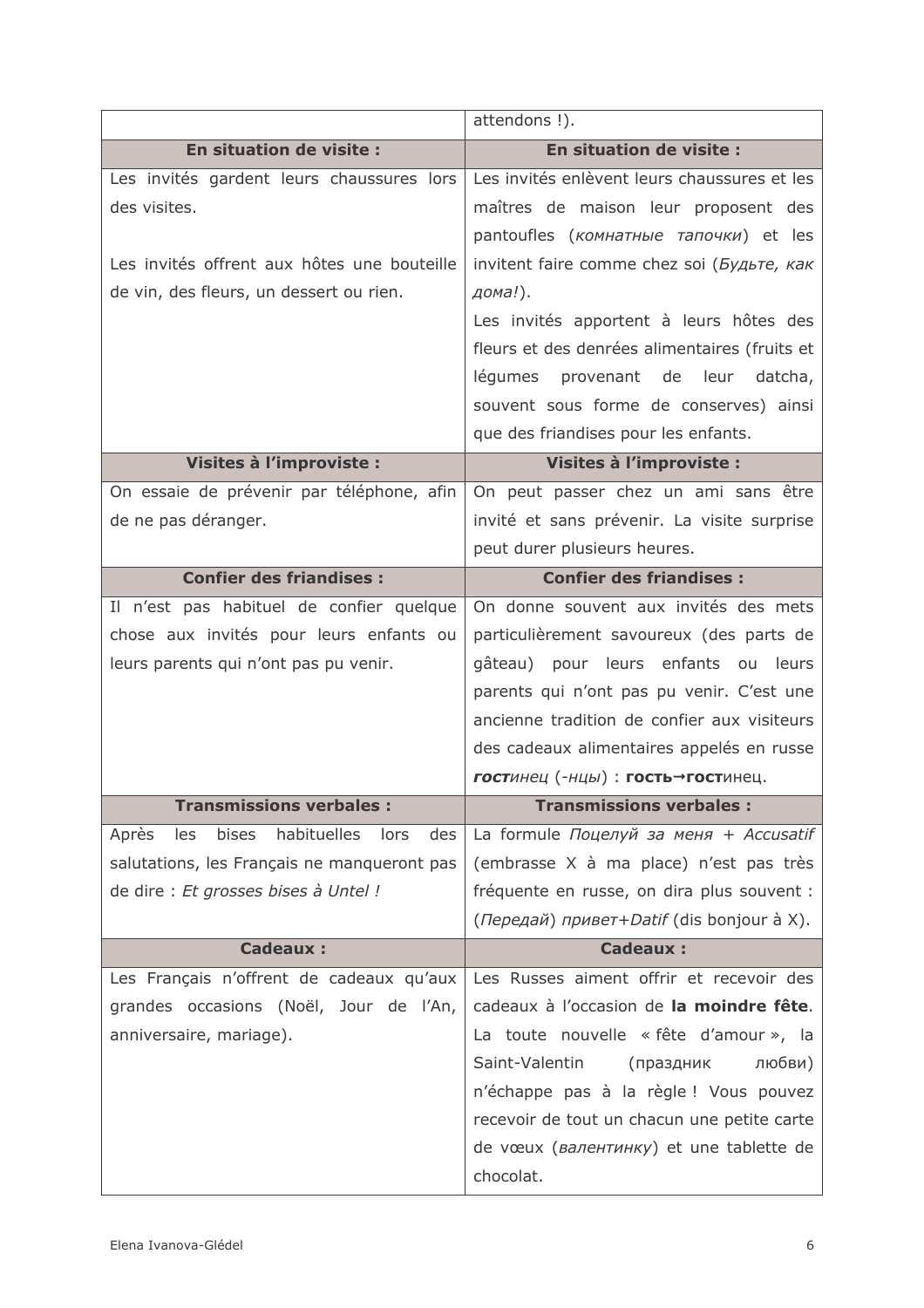| <b>Les anniversaires :</b>                    | <b>Les anniversaires:</b>                       |
|-----------------------------------------------|-------------------------------------------------|
| Les anniversaires se souhaitent plutôt dans   | « sacrés » !<br>anniversaires<br>sont<br>Les    |
| l'intimité ou dans un cercle restreint d'amis | Souvent on les fête en grande pompe, en         |
| ou de collègues de travail (surtout pour les  | invitant tous les amis et parents ; on les      |
| femmes).                                      | fête aussi sur le lieu de travail en            |
|                                               | apportant un ou plusieurs gâteaux. Les          |
|                                               | collègues présentent leurs vœux et offrent      |
|                                               | un cadeau. Les Russes sont très sensibles       |
|                                               | aux félicitations. Apprenez par cœur :          |
|                                               | Поздравляю! С праздником! С Днём                |
|                                               | рождения! Желаю вам (тебе) удачи,               |
|                                               | крепкого здоровья, счастья и успехов!           |
|                                               | (Félicitations ! Bon Anniversaire ! Je vous     |
|                                               | (te) souhaite bonne chance, excellente          |
|                                               | santé, bonheur et réussite !)                   |
| <b>Cadeaux de fin d'année :</b>               | Cadeaux de fin d'année :                        |
| En France, on offre les cadeaux de fin        | En Russie, on offre les cadeaux de fin          |
| d'année à Noël (le 25 décembre) ou le Jour    | d'année le soir de la Saint-Sylvestre (B        |
| de l'An (étrennes).                           | <i>новогоднюю ночь</i> ), après les douze coups |
|                                               | de minuit (бой курантов). Le Noël russe,        |
|                                               | lui, est célébré le 7 janvier, selon le         |
|                                               | calendrier julien. De ce fait, dans la carte    |
|                                               | de vœux, l'ordre sera inversé, d'abord          |
|                                               | Bonne Année, ensuite, Joyeux Noël.              |
|                                               | Certains fêtent encore l'ancien Nouvel An       |
|                                               | le 14 janvier.                                  |
| <b>Conversations avec les amis:</b>           | <b>Conversations avec les amis:</b>             |
| Français<br>accordent<br>grande<br>Les<br>une | Les conversations se déroulent dans le          |
| importance à l'ambiance esthétique de la      | salon (salle à manger) souvent avec la          |
| conversation, qui se déroule généralement     | télévision ou la chaîne hi-fi allumées ; cela   |
| au salon, dans de confortables canapés.       | entraîne<br>de<br>temps<br>en<br>temps<br>des   |
| Quant au thé, il n'est bu le plus souvent     | commentaires et des digressions de la part      |
| que le matin, lors du petit déjeuner.         | participants concernant certaines<br>des        |
|                                               | répliques entendues ou vues presque par         |
|                                               | hasard. Les échanges plus intimes se            |
|                                               | passent dans la cuisine (!) et sont             |
|                                               | accompagnés, dans la plupart des cas, de        |
|                                               | tasses de thé ou de café                        |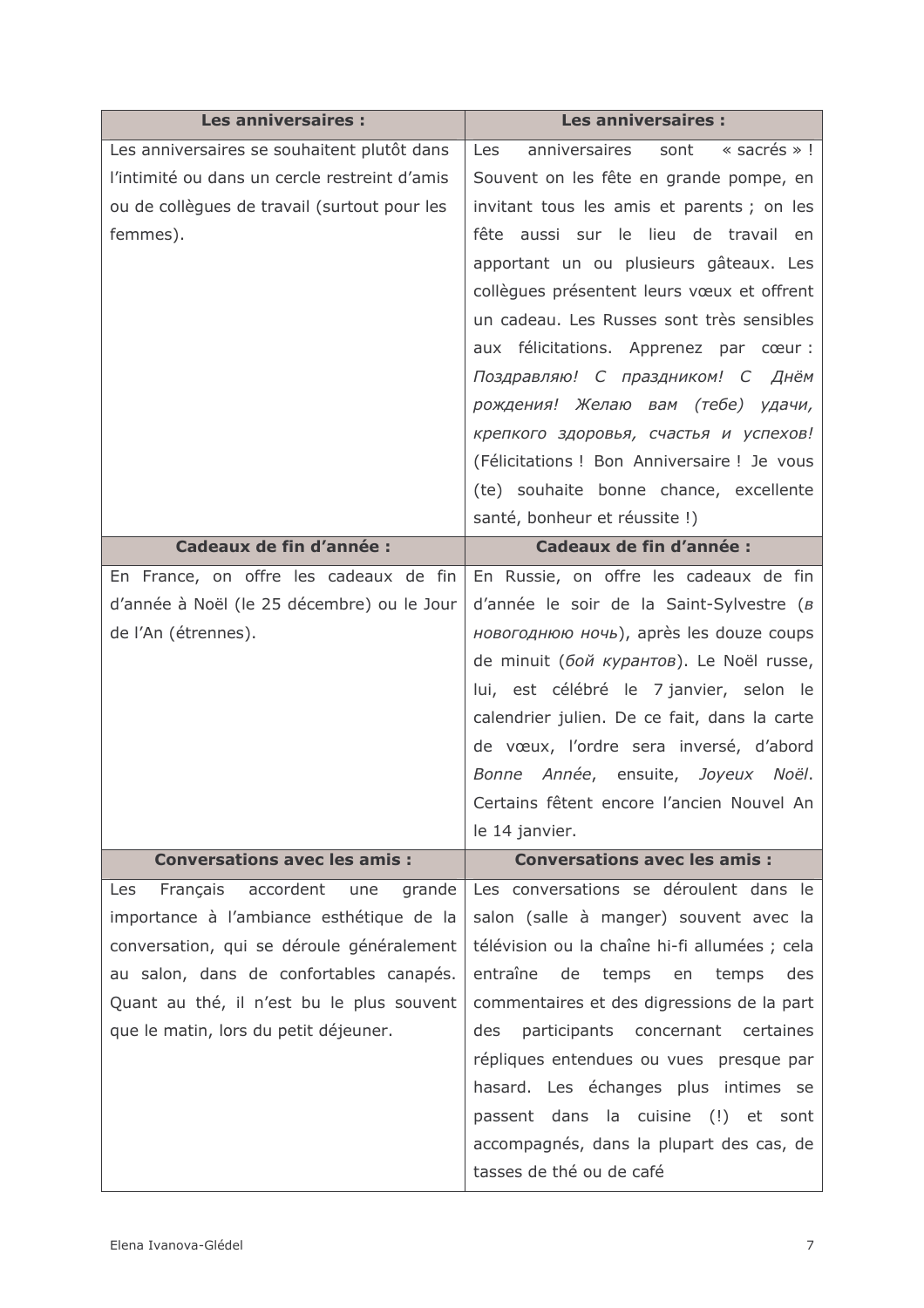Pour plus d'information, lire l'ouvrage de L. Kastler (1998) : La politesse linguistique dans la communication quotidienne en français et en russe, qui contient un excellent corpus du russe oral quotidien.

| Les formules liées à la superstition :        | Les formules liées à la superstition :                    |
|-----------------------------------------------|-----------------------------------------------------------|
| Les Français, dans leur majorité, ne sont     | Les Russes sont très superstitieux. Ne leur               |
| superstitieux. Néanmoins, on note<br>pas      | dites pas adieu dans l'embrasure de la                    |
| quelques superstitions assez courantes :      | porte et regardez au passage dans la                      |
| on touche du bois pour conjurer le            | glace, si vous revenez sur vos pas chercher               |
| mauvais sort;                                 | un objet oublié ! Si les Russes croisent un               |
| on évite<br>de<br>passer<br>sous<br>une       | homme qui tient un seau vide (il va                       |
| échelle ;                                     | probablement à sa datcha!), ils se disent                 |
| briser un miroir équivaut à sept ans          | que leur journée sera ratée. La superstition              |
| de malheur;                                   | modèle de comportement, y<br>est<br>un                    |
| on n'ouvre pas un parapluie dans la           | compris verbal, lié à la croyance au destin,              |
| maison;                                       | lequel<br>est<br>censé<br>envoyer<br>des                  |
| Mais il s'agit plutôt d'habitudes que d'une   | avertissements,<br>faut<br>qu'il<br>savoir                |
| véritable croyance.                           | interpréter. Il est proscrit de balayer le                |
|                                               | plancher le jour du départ d'un hôte ou                   |
|                                               | d'un proche, car on risquerait de ne pas le               |
|                                               | revoir chez soi. Lorsque quelqu'un laisse                 |
|                                               | tomber un couteau (нож, masc.), vous                      |
|                                               | entendrez: Значит, мужчина прийдёт (Un                    |
|                                               | homme doit venir). Si c'est une fourchette                |
|                                               | <i>fém</i> .), vous<br>entendrez :<br>(вилка,<br>$\kappa$ |
|                                               | женщине (une femme doit venir). Un plat                   |
|                                               | trop salé fera penser que le cuisinier est                |
|                                               | sûrement tombé amoureux : «Влюбился (-                    |
|                                               | лась), в кого бы это !» Si on ne vous                     |
|                                               | reconnaît pas dans la rue ou au téléphone,                |
|                                               | vous allez forcément entendre : Я тебя не                 |
|                                               | узнал(а). Разбогатеешь. (Je ne t'ai pas                   |
|                                               | reconnu. Eh bien, tu vas faire fortune !)                 |
| Les repas :                                   | Les repas :                                               |
| Le petit déjeuner se résume souvent à un      | Au petit déjeuner, on mange un plat de                    |
| à un thé, accompagné d'une<br>café ou         | résistance accompagné d'une tasse de thé                  |
| de<br>biscotte.<br>midi<br>Le<br>repas<br>est | ou de café. Le déjeuner est plus tardif                   |
| incontournable, même s'il s'agit d'un simple  | qu'en France, à partir de 14 heures, et                   |
| sandwich. Les Français accordent beaucoup     | comprend généralement une assiette de                     |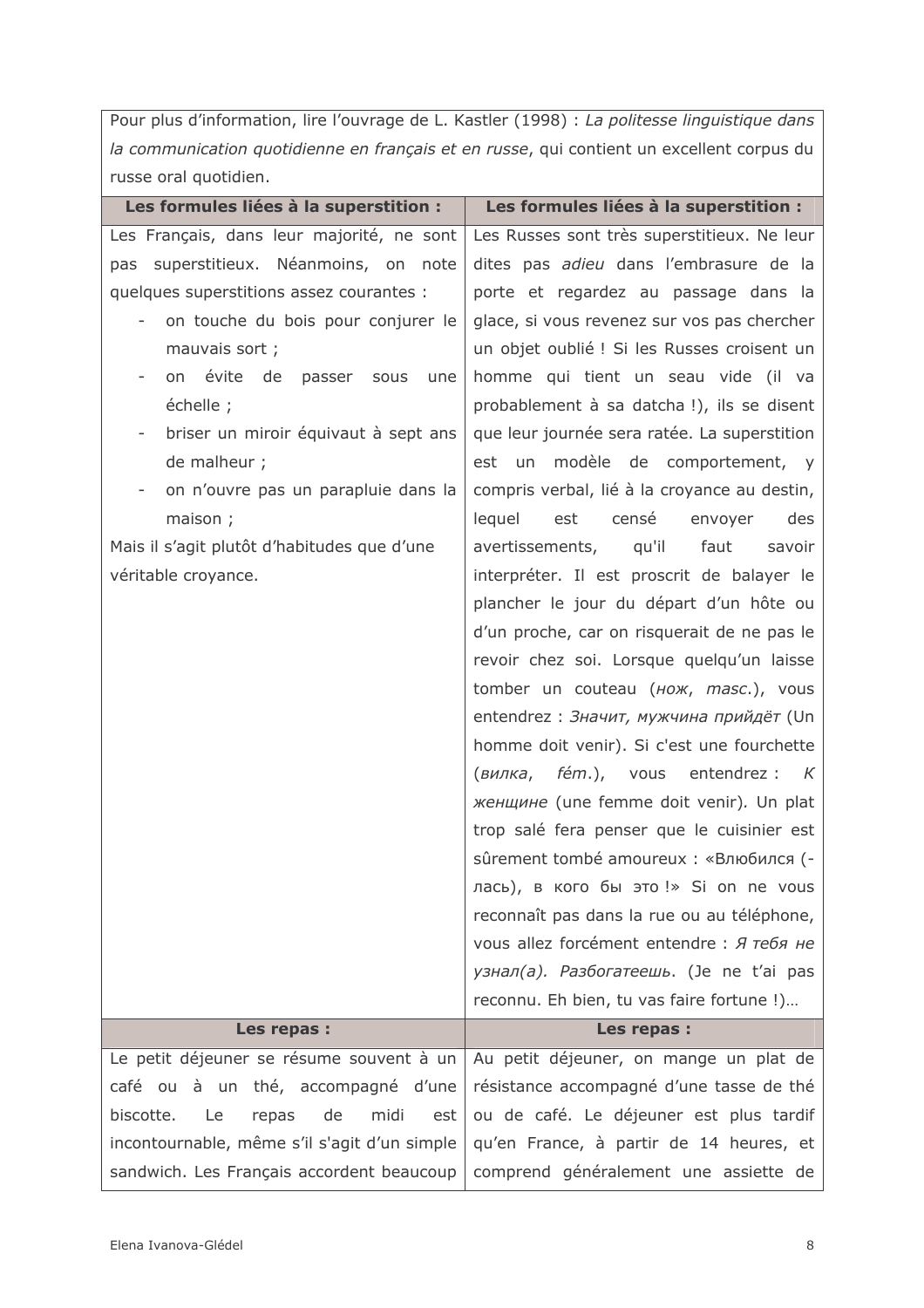| d'importance au repas du soir, qui est         | soupe ou de bortsch, le plat de résistance                                                |
|------------------------------------------------|-------------------------------------------------------------------------------------------|
| l'occasion de réunir la maisonnée. Ils se      | et une boisson chaude. Les gens débordés                                                  |
| piquent de connaître à fond l'art culinaire et | par leur travail négligent parfois de                                                     |
| celui du choix des vins. Après les voyages à   | déjeuner, surtout lors des négociations                                                   |
| l'étranger, beaucoup de Français racontent     | commerciales, qui sont l'occasion de                                                      |
| d'abord leurs souvenirs gastronomiques et,     | prendre de nombreuses tasses de café. Le                                                  |
| seulement ensuite, leur découverte des         | fromage n'est pas servi avant le dessert,                                                 |
| curiosités touristiques.                       | mais plutôt lors des zakouski (en entrée).                                                |
|                                                | Le dessert est rare, souvent réservé aux                                                  |
|                                                | grands repas de fête (un gâteau très                                                      |
|                                                | apprécié par les<br>Russes<br>s'appelle                                                   |
|                                                | Napoléon). Le dîner, qui se prend entre 18                                                |
|                                                | et 19 heures, est plus léger que le                                                       |
|                                                | déjeuner. Le thé est servi à toute heure de                                               |
|                                                | la journée                                                                                |
| Formulation d'une requête (impératif) :        | Formulation d'une requête (impératif) :                                                   |
| Le Français peut être choqué, en Russie,       | L'impératif est en effet très fréquent dans                                               |
| par l'emploi fréquent de l'impératif dans le   | la formulation de la demande en russe,                                                    |
| langage courant<br>pour formuler<br>une        | mais il est souvent adouci par différents                                                 |
| demande. Il a souvent le sentiment de          | dispositifs. En revanche, dans les échanges                                               |
| recevoir, sans cesse, des ordres. Les          | quotidiens, quand il s'agit d'une demande                                                 |
| usages discursifs différents en français et    | insignifiante, les Russes utilisent souvent                                               |
| en russe expliquent ce choc interculturel.     | l'impératif seul, qui d'ailleurs ne se perçoit                                            |
| En effet, la langue française privilégie les   | comme tel. L'usage des verbes<br>pas                                                      |
| formules conventionnelles, comportant les      | imperfectifs atténue la valeur d'injonction                                               |
|                                                | verbes modaux <i>pouvoir</i> et <i>vouloir</i> : « Je et exprime une requête amicale. Les |
| t'invite au restaurant, si tu veux ». Si le    | en sont<br>bien<br>publicitaires<br>russes                                                |
| Russe ignore ces usages, en entendant          | conscients, qui utilisent les<br>verbes                                                   |
| l'expression « si tu veux », il refusera       | perfectifs pour introduire les qualités                                                   |
| spontanément, en pensant que le Français       | indiscutables du produit et les verbes                                                    |
| n'a, en réalité, pas envie d'y aller ; il      | <i>imperfectifs</i><br>pour<br>instaurer<br>une                                           |
| considère alors que c'est impoli de dire oui.  | conversation de confiance avec le client                                                  |
|                                                | russe: устраивайтесь поудобней,                                                           |
|                                                |                                                                                           |
|                                                | решайте, думайте, возвращайтесь                                                           |
|                                                | (mettez-vous à l'aise, prenez la décision,                                                |
|                                                | pensez-y, revenez). L'impératif s'atténue                                                 |
|                                                | avec noжалуйста (s'il vous/te plaît) :                                                    |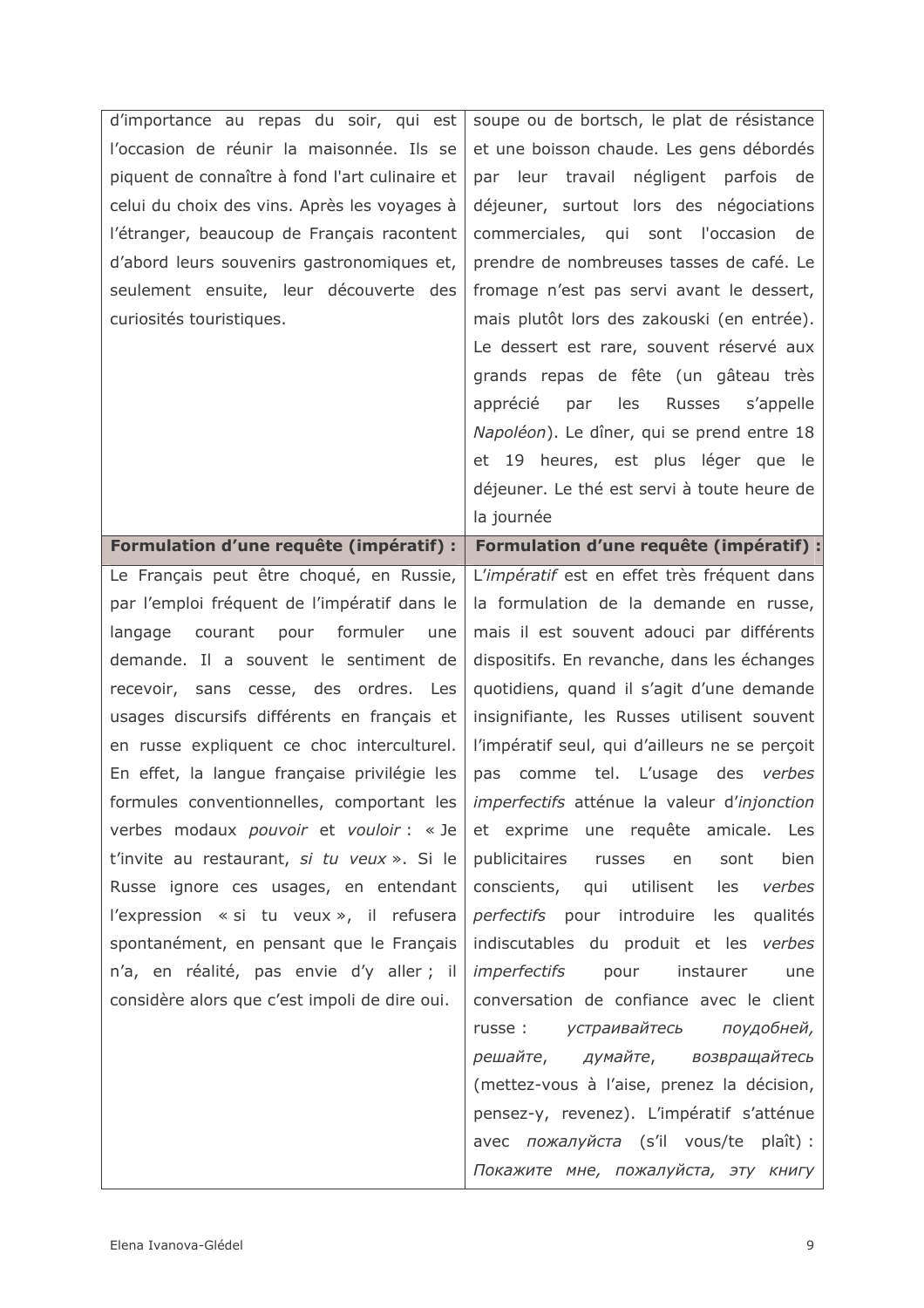|                                                   | (Montrez-moi, s'il vous plaît, ce livre !).           |
|---------------------------------------------------|-------------------------------------------------------|
| <b>Emprunter quelque chose:</b>                   | <b>Emprunter quelque chose:</b>                       |
| En France, il n'est guère d'usage d'aller         | En Russie, il est très courant d'aller chez           |
| chez les voisins pour emprunter allumettes,       | les voisins pour emprunter différentes                |
| sel et autres petites choses.                     | choses, y compris de l'argent.                        |
| Sorties (théâtre, opéra, ballet) :                | Sorties (théâtre, opéra, ballet) :                    |
| En France, il faut souvent planifier les          | Sortir au théâtre (ballet, opéra et drame)            |
| sorties culturelles et retenir ses places         | est une tradition populaire remontant à               |
| longtemps à l'avance. Pour avoir de               | l'URSS. L'affiche se renouvelle tous les              |
| bonnes places, il faut parfois faire la queue     | mois, on peut aller chercher de bonnes                |
| toute la nuit devant le théâtre. Les sorties      | places à tout moment. Les sorties au                  |
| au cinéma et au restaurant sont plus              | cinéma et au restaurant ne sont pas                   |
| fréquentes.                                       | habituelles, mais plutôt programmées.                 |
| Météo :                                           | Météo:                                                |
| Français moyen consulte la<br>météo<br>Le         | Russes n'écoutent pas<br>Les<br>règle<br>en           |
| chaque jour. C'est un sujet de conversation       | générale la météo et croient plus aux                 |
| très prisé, peut-être parce que le climat est     | signes donnés par la nature et aux                    |
| varié et changeant.                               | proverbes. Si la conversation tombe sur le            |
|                                                   | temps, c'est le signe qu'on commence à                |
|                                                   | s'ennuyer.                                            |
| La littérature française :                        | La littérature française :                            |
| Le Français moyen a parfois du mal à              |                                                       |
|                                                   | D'habitude, le Russe moyen connaît bien la            |
| discuter sur ce sujet, surtout si les œuvres      | littérature française, plus particulièrement          |
| évoquées dans la conversation n'ont pas           | celle du XIX <sup>e</sup> siècle, parce que cela fait |
| été étudiées à l'école.                           | partie de l'éducation.                                |
| Évocation du nom de Dieu :                        | Évocation du nom de Dieu :                            |
| conversation<br>quotidienne,<br>Dans<br>la<br>les | conversation quotidienne, les<br>Dans<br>la           |
| formules évoquant le nom de Dieu ne sont          | formules traditionnelles évoquant le nom              |
| pas fréquentes : adieu, mon Dieu! Dieu            | de Dieu sont très fréquentes : слава богу             |
| merci, si Dieu le veut, que Dieu me               | (Dieu merci!); господи, спаси (sauve-                 |
| pardonne, Dieu seul le sait. Sous une forme       | moi, Dieu); с богом (avec Dieu); ради                 |
| cachée, on les retrouve dans les jurons           | бога (de grâce!); бог с ним (ça le                    |
| parbleu, pardi, etc.                              | regarde) ; <i>for знает</i> (Dieu seul le sait).      |
| <b>Les remerciements :</b>                        | <b>Les remerciements:</b>                             |
| Merci est historiquement lié à l'idée de          | La formule la plus courante est Cnacubo!              |
| grâce, de faveur que l'on accorde à               | Ce mot vient de l'expression ancienne                 |
| quelqu'un en l'épargnant, de pitié.               | Спаси Бог (тебя/вас)! (Que Dieu te/vous               |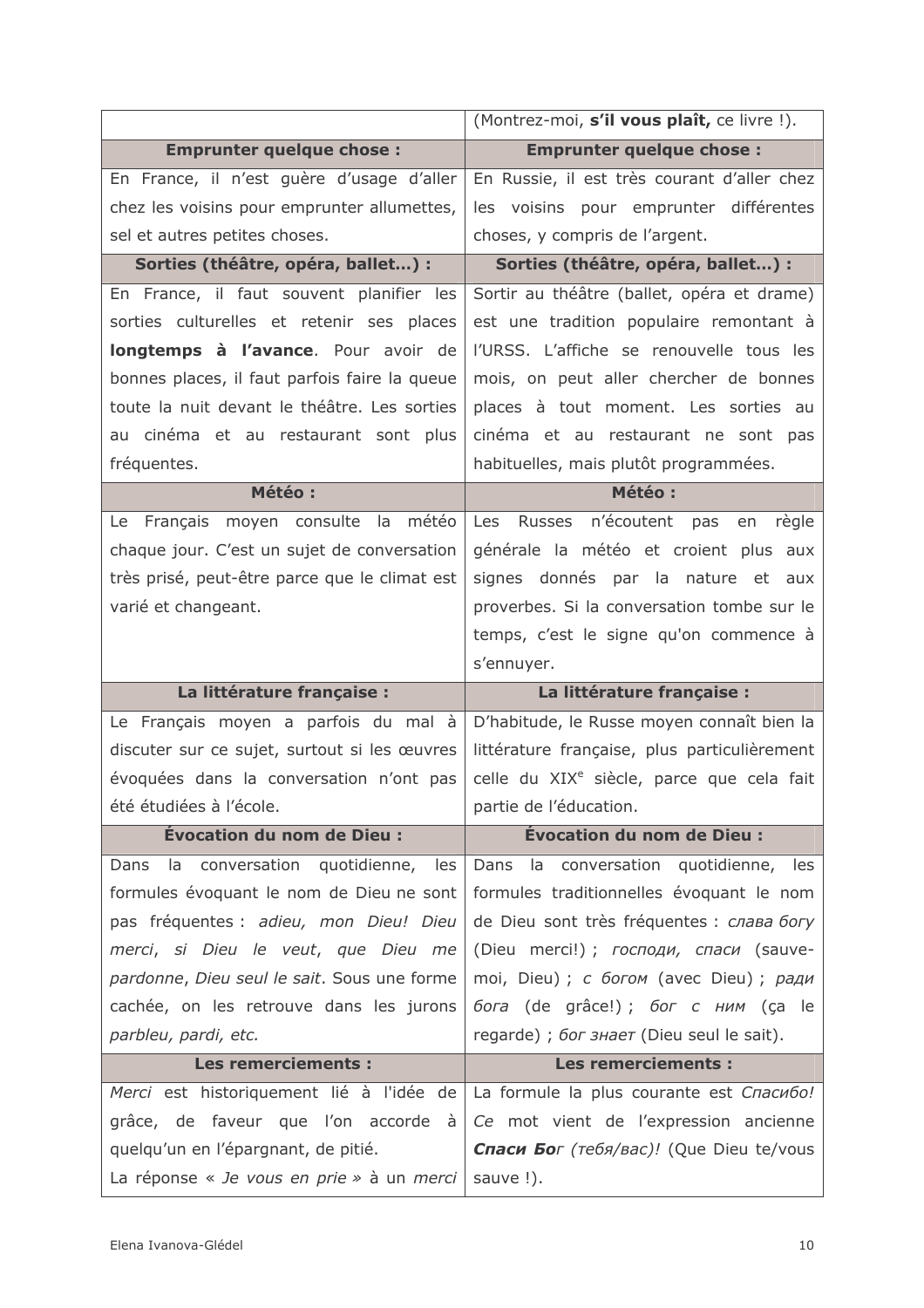| n'est pas systématique en français.                                                                                                        | Спасибо<br>d'un<br>est<br>souvent<br>suivi                                                                                                                                                                                                                                                                                              |
|--------------------------------------------------------------------------------------------------------------------------------------------|-----------------------------------------------------------------------------------------------------------------------------------------------------------------------------------------------------------------------------------------------------------------------------------------------------------------------------------------|
| Les phrases françaises sont marquées de                                                                                                    | complément introduit par la préposition                                                                                                                                                                                                                                                                                                 |
| linguistique, ce<br>qui<br>diminue<br>politesse                                                                                            | за+Асс.: Спасибо<br>за<br>приглашение!                                                                                                                                                                                                                                                                                                  |
| remerciements<br>l'emploi<br>des<br>dans<br>le                                                                                             | (Merci pour l'invitation !) ou bien Большое                                                                                                                                                                                                                                                                                             |
| discours. Généralement, on ne remercie                                                                                                     | спасибо за помощь! (Merci beaucoup pour                                                                                                                                                                                                                                                                                                 |
| pas la maîtresse de maison à la fin de                                                                                                     | l'aide!).<br>Ayant<br>tendance<br>une<br>à                                                                                                                                                                                                                                                                                              |
| chaque repas, tandis que c'est obligatoire                                                                                                 | l'exagération, les Russes disent souvent :                                                                                                                                                                                                                                                                                              |
| en Russie.                                                                                                                                 | Огромное спасибо за всё! (Immense                                                                                                                                                                                                                                                                                                       |
|                                                                                                                                            | merci à vous pour tout !). Благодарю вас!                                                                                                                                                                                                                                                                                               |
|                                                                                                                                            | (Je vous remercie) s'emploie dans un style                                                                                                                                                                                                                                                                                              |
|                                                                                                                                            | soutenu (благо+дарить=bien, bienfait+                                                                                                                                                                                                                                                                                                   |
|                                                                                                                                            | donner, offrir), La réponse à un <i>cnacu</i> bo,                                                                                                                                                                                                                                                                                       |
|                                                                                                                                            | пожалуйста (je vous en<br>prie), est                                                                                                                                                                                                                                                                                                    |
|                                                                                                                                            | systématique. Les réponses He за что! (Il                                                                                                                                                                                                                                                                                               |
|                                                                                                                                            | n'y a pas de quoi!) ou He CTOUT                                                                                                                                                                                                                                                                                                         |
|                                                                                                                                            | благодарности! (Cela ne vaut pas le                                                                                                                                                                                                                                                                                                     |
|                                                                                                                                            | remerciement) à пожалуйста,                                                                                                                                                                                                                                                                                                             |
|                                                                                                                                            | caractérisent le style soutenu.                                                                                                                                                                                                                                                                                                         |
| Les histoires drôles :                                                                                                                     | Les histoires drôles :                                                                                                                                                                                                                                                                                                                  |
|                                                                                                                                            |                                                                                                                                                                                                                                                                                                                                         |
| En France, on se raconte les histoires drôles                                                                                              | L'histoire drôle ou aHeKAOT est un genre                                                                                                                                                                                                                                                                                                |
| amis. Les Russes sont souvent<br>entre                                                                                                     | très<br>populaire<br>depuis<br>toujours.<br>La                                                                                                                                                                                                                                                                                          |
| étonnés du peu de blagues que les Français                                                                                                 | thématique riche et variée se divise en                                                                                                                                                                                                                                                                                                 |
| se racontent entre eux, et surtout de la                                                                                                   | d'innombrables séries<br>répertoriées<br>sur                                                                                                                                                                                                                                                                                            |
| rareté des histoires drôles « politiques ».                                                                                                | Lénine, Staline,<br>Brejnev,<br>Tchapaev,                                                                                                                                                                                                                                                                                               |
|                                                                                                                                            | Cependant, l'histoire drôle comme genre Vovotchka (le Toto russe), les nouveaux                                                                                                                                                                                                                                                         |
| littéraire fait son apparition en Russie, sous                                                                                             | russes, les nouveaux ukrainiens, etc.                                                                                                                                                                                                                                                                                                   |
| l'influence de la culture française, au XVIII <sup>e</sup>                                                                                 | Citons<br>histoire<br>drôle<br>franco-<br>une                                                                                                                                                                                                                                                                                           |
| siècle.                                                                                                                                    | ukrainienne, peu connue en France. Cette                                                                                                                                                                                                                                                                                                |
|                                                                                                                                            | histoire se base sur les deux idées reçues                                                                                                                                                                                                                                                                                              |
|                                                                                                                                            | selon lesquelles les Français mangent des                                                                                                                                                                                                                                                                                               |
|                                                                                                                                            | grenouilles et les Ukrainiens du lard                                                                                                                                                                                                                                                                                                   |
|                                                                                                                                            | $(cano)$ :                                                                                                                                                                                                                                                                                                                              |
|                                                                                                                                            | <u>« Из официальной хроники</u><br>На банкете по случаю окончания французско-<br>украинских переговоров на высшем уровне гостям<br>было подано лягушачье сало »<br>« Chronique officielle<br>Lors d'un banquet, à l'issue des pourparlers franco-<br>ukrainiens au plus haut niveau, du lard de grenouille<br>a été servi aux invités » |
| Pour lire en français les histoires drôles russes, cf. Tchernine et Voline (1994), 100%<br>russe : les meilleures histoires drôles russes. |                                                                                                                                                                                                                                                                                                                                         |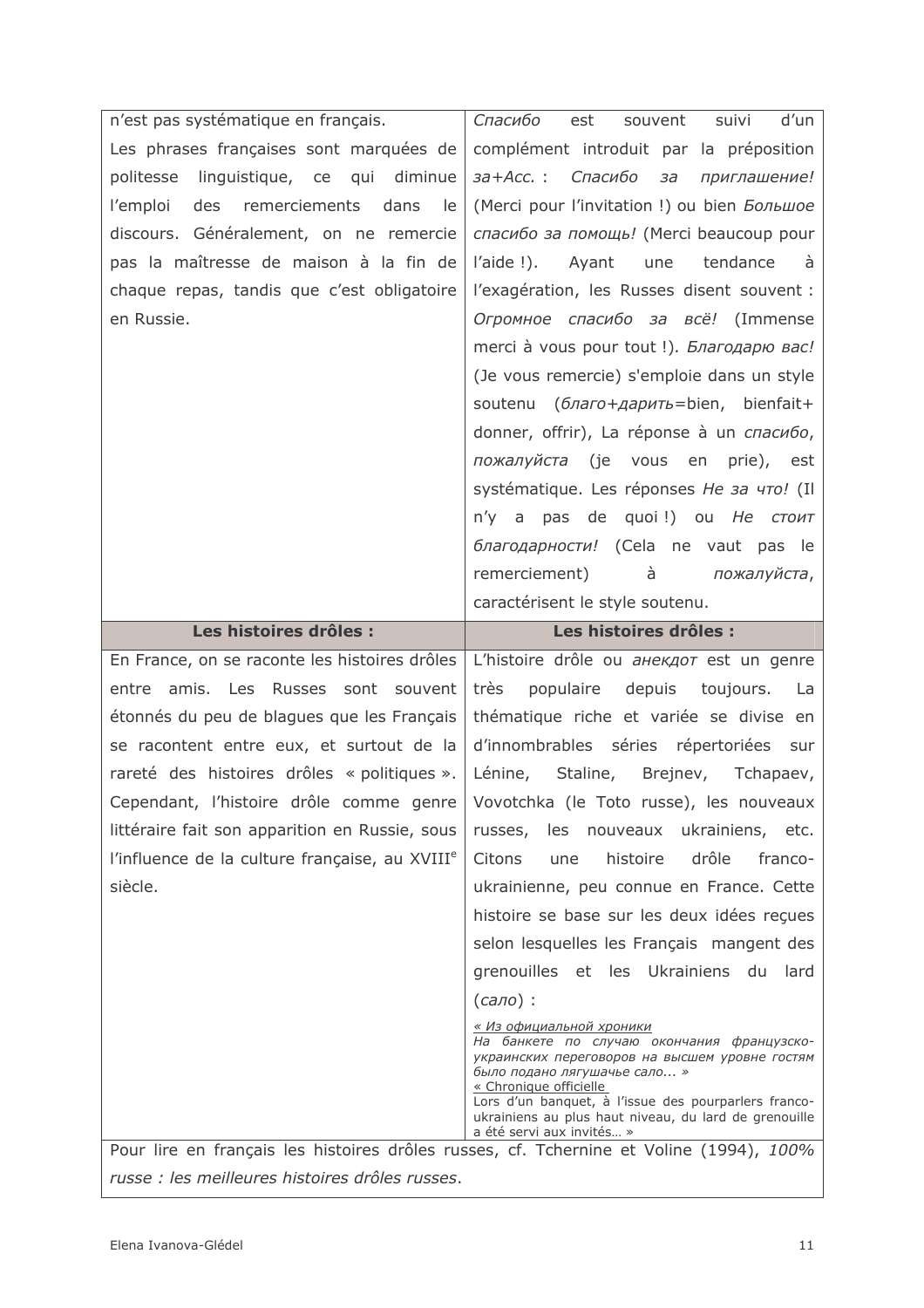| L'âme slave/russe :                                                                           | L'âme slave/russe :                                  |  |
|-----------------------------------------------------------------------------------------------|------------------------------------------------------|--|
| Un stéréotype ou un simple cliché pour les                                                    | Le mot <i>gywa</i> est souvent employé par les       |  |
| Français, un des mots-clefs de la mentalité                                                   | Russes, c'est un des mots-clés de la                 |  |
| et de la culture russes.                                                                      | civilisation russe.                                  |  |
|                                                                                               | Le mot <i>душа</i> (âme), qui est apparenté à        |  |
|                                                                                               | дух (esprit) et aux verbes дышать                    |  |
|                                                                                               | (respirer), $\mu y \tau b$ (souffler), apparaît dans |  |
|                                                                                               | beaucoup d'expressions, très difficiles à            |  |
|                                                                                               | traduire, par ex. у меня душа не на                  |  |
|                                                                                               | <i>Mecre</i> (litt. mon âme n'est pas à sa place) :  |  |
|                                                                                               | je suis tout bouleversé; у меня душа                 |  |
|                                                                                               | болит (litt. j'ai mal à mon âme) : j'ai le           |  |
|                                                                                               | сœur gros ; мне это не по душе (litt. cela           |  |
|                                                                                               | ne convient pas à mon âme) : ça ne me va             |  |
|                                                                                               | pas.                                                 |  |
|                                                                                               | Не стой у меня над душой ! - Ne reste pas            |  |
|                                                                                               | debout au-dessus de mon âme ! dit-on à un            |  |
|                                                                                               | gêneur que l'on a « sur le dos » et qui              |  |
|                                                                                               | surveille nos faits et gestes. Душа меру             |  |
|                                                                                               | <i>знает</i> (l'âme connaît la mesure) dira          |  |
|                                                                                               | quelqu'un qui ne désire plus manger ou               |  |
|                                                                                               | boire parce qu'il a déjà assez mangé ou bu.          |  |
|                                                                                               | Voici quelques expressions très courantes            |  |
|                                                                                               | avec ce mot : душа радуется (litt. l'âme se          |  |
|                                                                                               | réjouit : cela me réjouit), от всей души             |  |
|                                                                                               | (litt. de toute l'âme=de tout cœur), брать           |  |
|                                                                                               | за душу (saisir par l'âme = émouvoir),               |  |
|                                                                                               | <i>душа на распашку</i> (litt. l'âme grande          |  |
|                                                                                               | avoir<br>ouverte<br>les<br>le<br>cœur<br>sur<br>$=$  |  |
|                                                                                               | lèvres), душа-человек (personne d'âme =              |  |
|                                                                                               | une personne qui a du cœur, chaleureuse),            |  |
|                                                                                               | душевнобольной (malade de l'âme=fou)                 |  |
| Artiunova N. et Levontina I. (dir), 1999, Logičeskij analiz jazyka. Obraz čeloveka v kul'ture |                                                      |  |
| <i>i jazyke,</i> Shmelëv, Alexei, 2002, Russkaja jazykovaja model' mira kartiny mira.         |                                                      |  |

| <b>Enseignement analytique:</b>                                                     | <b>Enseignement synthétique:</b> |
|-------------------------------------------------------------------------------------|----------------------------------|
| On part de l'analyse approfondie d'une   On part d'une synthèse historique générale |                                  |
| œuvre pour appréhender tout un auteur, un dans l'espoir de mieux appréhender chaque |                                  |
| courant littéraire, un siècle entier.                                               | œuvre.                           |